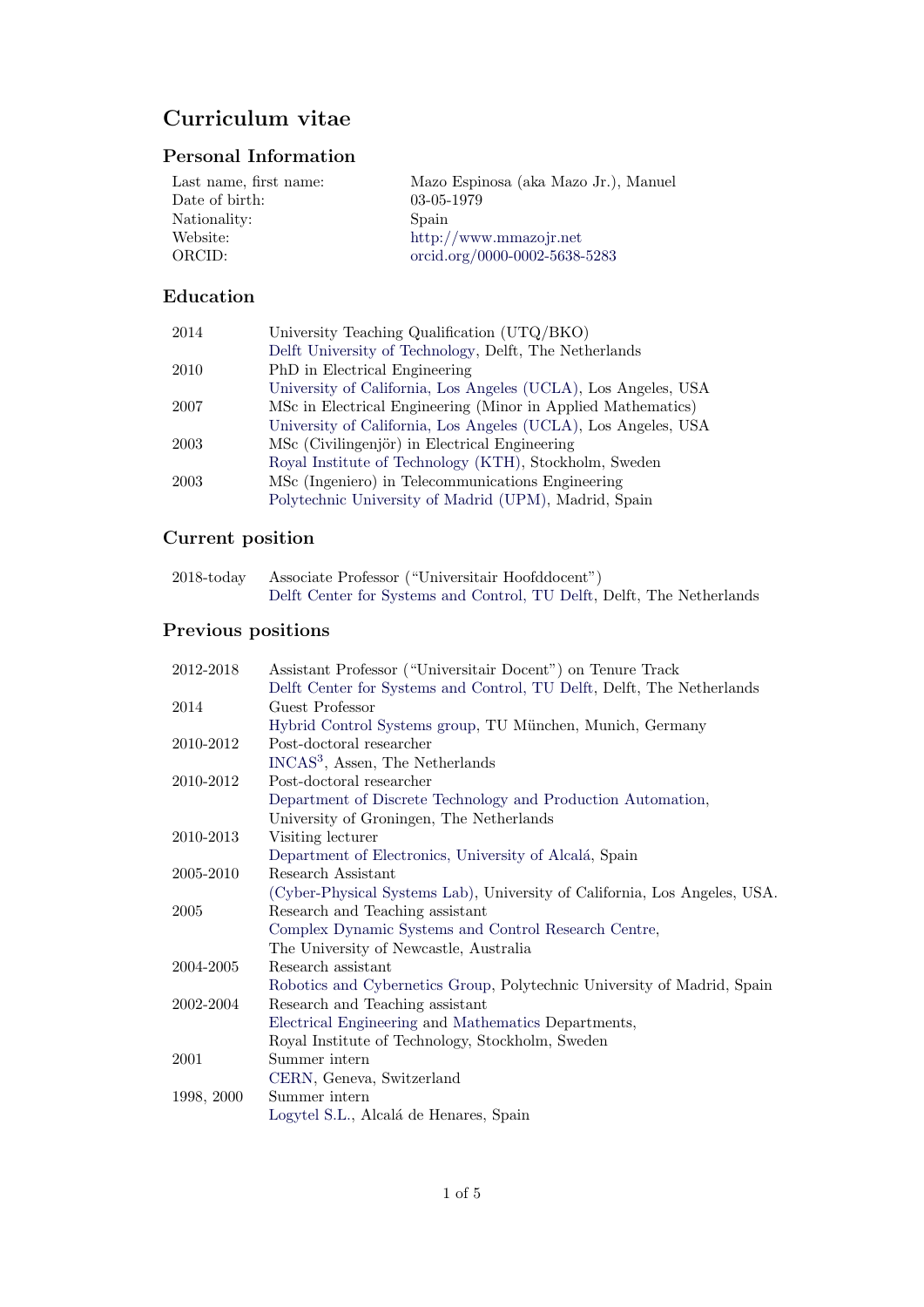### Membership of Scientific Societies

| $1997$ -today | IEEE (Senior Member). IEEE Control Systems Society, TC Hybrid Systems       |
|---------------|-----------------------------------------------------------------------------|
|               | (Software Tools co-chair)                                                   |
|               | (intermittently member IEEE Robotics and Automation Society and IEEE In-    |
|               | dustrial Electronics Society)                                               |
| $2010$ -today | Association for Computing Machinery (ACM)                                   |
| $2003$ -today | International Federation of Automatic Control (IFAC) (TC 1.3 Discrete Event |
|               | and Hybrid Systems, TC 1.5 Networked Systems)                               |
| $2003$ -today | Society for Industrial and Applied Mathematics (SIAM)                       |

#### Fellowships and Awards

| 2017       | ERC Starting Grant $# 755953$ Project SENTIENT                                  |
|------------|---------------------------------------------------------------------------------|
| 2014       | Guest Professorship Grant Bayerisches Staatsministerium für Bildung und Kultus, |
|            | Wissenschaft und Kunst.                                                         |
| 2009       | General Chair's Recognition Award for Interactive Papers,                       |
|            | 48th Conference on Decision and Control joint with Chinese Control Conference   |
| 2007, 2008 | Henry Samueli Scholarship from the Henry Samueli School of Engineering and Ap-  |
|            | plied Sciences, UCLA.                                                           |
| 2005-2009  | Spanish Ministry of Science/UCLA Fellowship for postgraduate studies.           |
| 2005       | University of Newcastle Research Scholarship, External funding from the CDSC    |
|            | (Centre of Excellence, Complex Dynamical Systems and Control).                  |
| 2002-2003  | Stipend from The Swedish-Spanish Foundation for the Promotion of Education and  |
|            | Studies.                                                                        |
| 2002-2003  | Scholarship for abroad studies granted by UPM.                                  |
| 2001-2002  | Socrates-Erasmus grant promoted by the European Commission for exchange studies |
|            | at KTH.                                                                         |
|            |                                                                                 |

#### Grants

#### Main applicant:

- SENTIENT (ERC Starting), PI.  $1.5M\epsilon$ .
- CADUSY (STW-OTP), Co-PI and coordinator. 668 k $\in$  (500k $\in$  subsidized) 2015-2019. Share: 1 PhD, 1 PostDoc (1 year), travel costs and equipment.
- STW Take-off grant, co-applicant with SeaState5.  $40k \in$ . Equipment.
- Gastprofessorenprogramm des Bayerisches Staatsministerium für Bildung und Kultus, Wissenschaft und Kunst.  $1400 \in$  to support a visit as Guest Professor at TU Munich, 2014.

#### Participant:

- IAVTRM (STW-OTP), 1.2 M $\in$  (750k $\in$  subsidized) 2015-2019. Share: 1 PostDoc (3 years)
- S4-DRIVE (STW-OTP), 651 k $\in$  (520k $\in$  subsidized) 2015-2019. Share: 1 Technical staff (2 year)
- AMBI (Marie-Curie FP7-PEOPLE-2012-IAPP), 2013-2017. Share: Costs for 2 months stay at Honeywell, Prague.

#### Education Activities and Supervision

| $2021$ -today | Rudi Coppola. PhD Student at TU Delft                  |
|---------------|--------------------------------------------------------|
|               | 2019-today Daniel Jarne-Ornia. PhD Student at TU Delft |
| 2018-2022     | Giannis Delimpaltadakis. PhD Student at TU Delft       |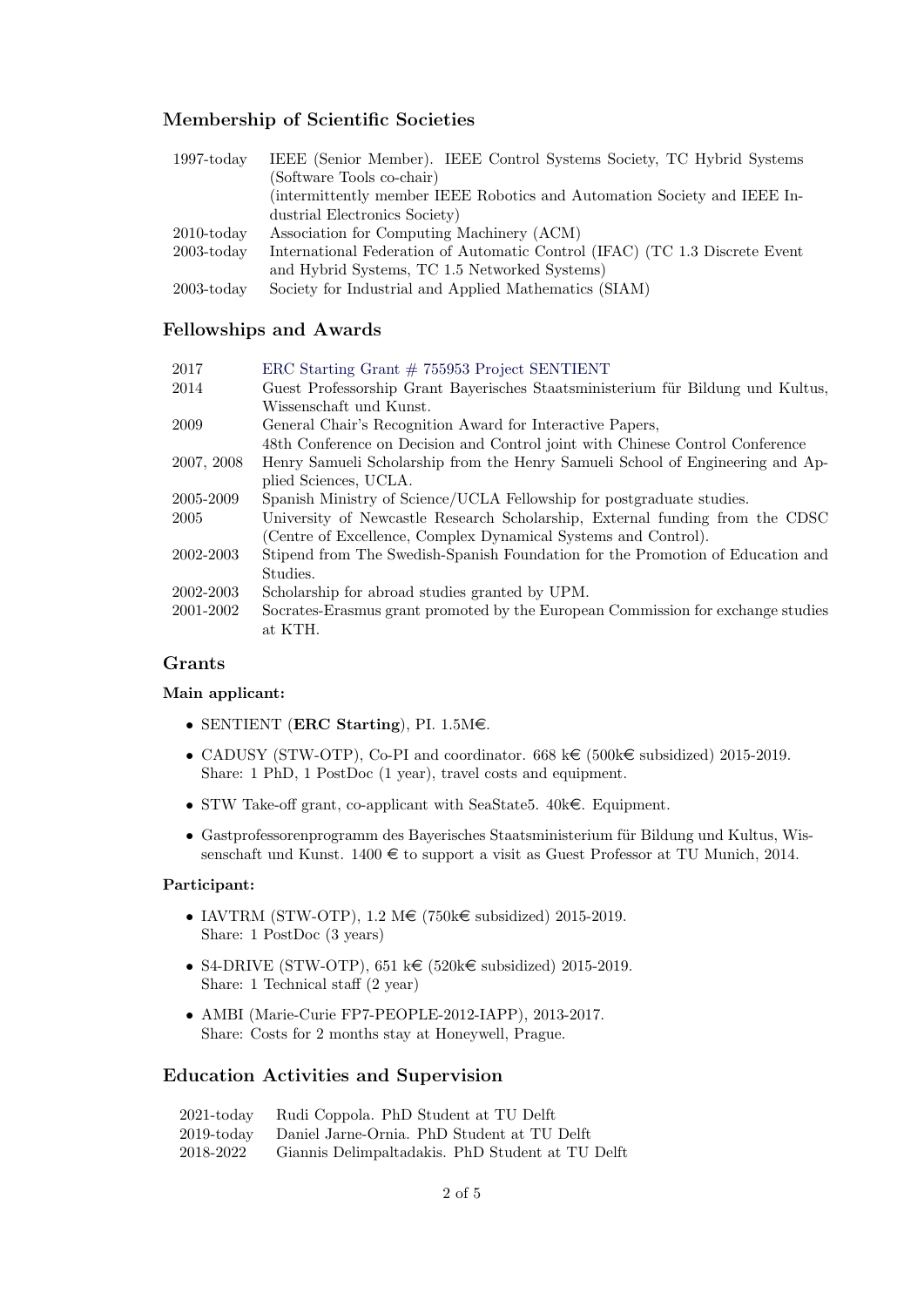| 2018-2022<br>2017 | Gabriel A. Gleizer. PhD Student at TU Delft<br>Vinicius Falchetto. Visiting PhD Student from UNICAMP (Brazil)                                                                  |
|-------------------|--------------------------------------------------------------------------------------------------------------------------------------------------------------------------------|
| 2015-2020         | Cees Verdier. PhD Student at TU Delft                                                                                                                                          |
| 2013-2018         | Anqi Fu. PhD Student at TU Delft                                                                                                                                               |
| 2013-2015         | Eric Trottemant. PhD Student at TU Delft.                                                                                                                                      |
| 2013-2014         | Carlos Santos. Visiting PhD Student from University of Alcalá.                                                                                                                 |
| $2021$ -today     | Andrea Peruffo. Post-doctoral researcher at TU Delft                                                                                                                           |
| $2020$ -today     | Alexey Ilyushkin. Post-doctoral researcher at TU Delft                                                                                                                         |
| $2020$ -today     | Khushraj Madnani. Post-doctoral researcher at TU Delft                                                                                                                         |
| 2020-2021         | Gururaj Maddodi. Post-doctoral researcher at TU Delft                                                                                                                          |
| 2017-2018         | Ivan Zapreev. Post-doctoral researcher at TU Delft                                                                                                                             |
| 2016-2018         | Anton V. Prokurshnikov. Post-doctoral researcher at TU Delft                                                                                                                   |
| 2015              | Erkan Kayakan. Post-doctoral researcher at TU Delft                                                                                                                            |
| 2014-2015         | Dieky Adzkiya. Post-doctoral researcher at TU Delft                                                                                                                            |
| $2012$ -today     | Over 50 MSc thesis supervised at TU Delft, University of Groningen (2) and<br>Wageningen University $(1)$ . Six of these MSc thesis were awarded the Cum<br>Laude distinction. |
| 2020              | PhD graduation committee of Dominik Baumann (KTH, Sweden)                                                                                                                      |
| 2020              | PhD graduation/examination committee of M. Balaghiinaloo (TU Eindhoven)                                                                                                        |
| 2020              | PhD graduation committee of Dhruv Khandewal (TU Eindhoven)                                                                                                                     |
| 2019              | PhD graduation/examination committee of Stefan Heijmans (TU Eindhoven)                                                                                                         |
| 2019              | Licenciate thesis examiner of Dominik Baumann (KTH, Sweden)                                                                                                                    |
| 2018              | PhD graduation committee Danial Senejohnny (U. Groningen)                                                                                                                      |
| 2018              | PhD graduation committee Muhammad Zakiyullah Romdlony (U. Groningen)                                                                                                           |
| 2017              | PhD graduation committee Mohammad Al Khatib (CentraleSupelec, France)                                                                                                          |
| 2016              | PhD graduation committee of Héctor J. García de Marina Peinado (U. Gronin-<br>gen)                                                                                             |
| 2011              | PhD graduation committee of Florian Kerber (U. Groningen)                                                                                                                      |
| $2020$ -today     | Instructor for SC42100 Networked and Distributed Control Systems, TU Delft                                                                                                     |
| $2020$ -today     | Responsible instructor for SC42155 Modelling of Dynamical Systems (MSc)<br>course)                                                                                             |
| 2019-2020         | Responsible instructor for SC42010 Robust and Multivariable Control (MSc<br>course)                                                                                            |
| 2012-2019         | Responsible instructor for WB2231 (formerly WBTP211-10) Mechatronica<br>Project (BSc Mechanical Engineering), TU Delft                                                         |
| 2016              | Co-organizer DISC Summer School: "A Systems and Control Perspective in<br>Human-Robot-Environment Interaction"                                                                 |
| 2015-2017         | Responsible instructor for SC4070 Control Systems Lab, (MSc course) TU                                                                                                         |
|                   | Delft                                                                                                                                                                          |
| 2015-2017         | Instructor for ME1190 Integration Project Vehicle Engineering                                                                                                                  |
| 2015,2017         | Instructor DISC school: Automatic Verification and Synthesis of Complex<br>Systems                                                                                             |
| 2014              | MTNS Mini-Course (organizer and lecturer) on "Automated verification and                                                                                                       |
| 2014              | synthesis of complex systems"<br>TU Delft/Leiden iGEM Team modeling advisor.                                                                                                   |
| 2014              | Invited lecturer Modelling and Verification of Embedded Systems, TU                                                                                                            |
|                   | München.                                                                                                                                                                       |
| 2011,2012         | Invited lecturer NABP05E Robotics, University of Groningen                                                                                                                     |
| 2010,2011         | Invited lecturer MSc. Advanced Electronic and Intelligent Systems, University<br>of Alcalá                                                                                     |
| 2010              | CDC Pre-Conference Workshop Lecturer on "Correct-by-design embedded<br>control software synthesis"                                                                             |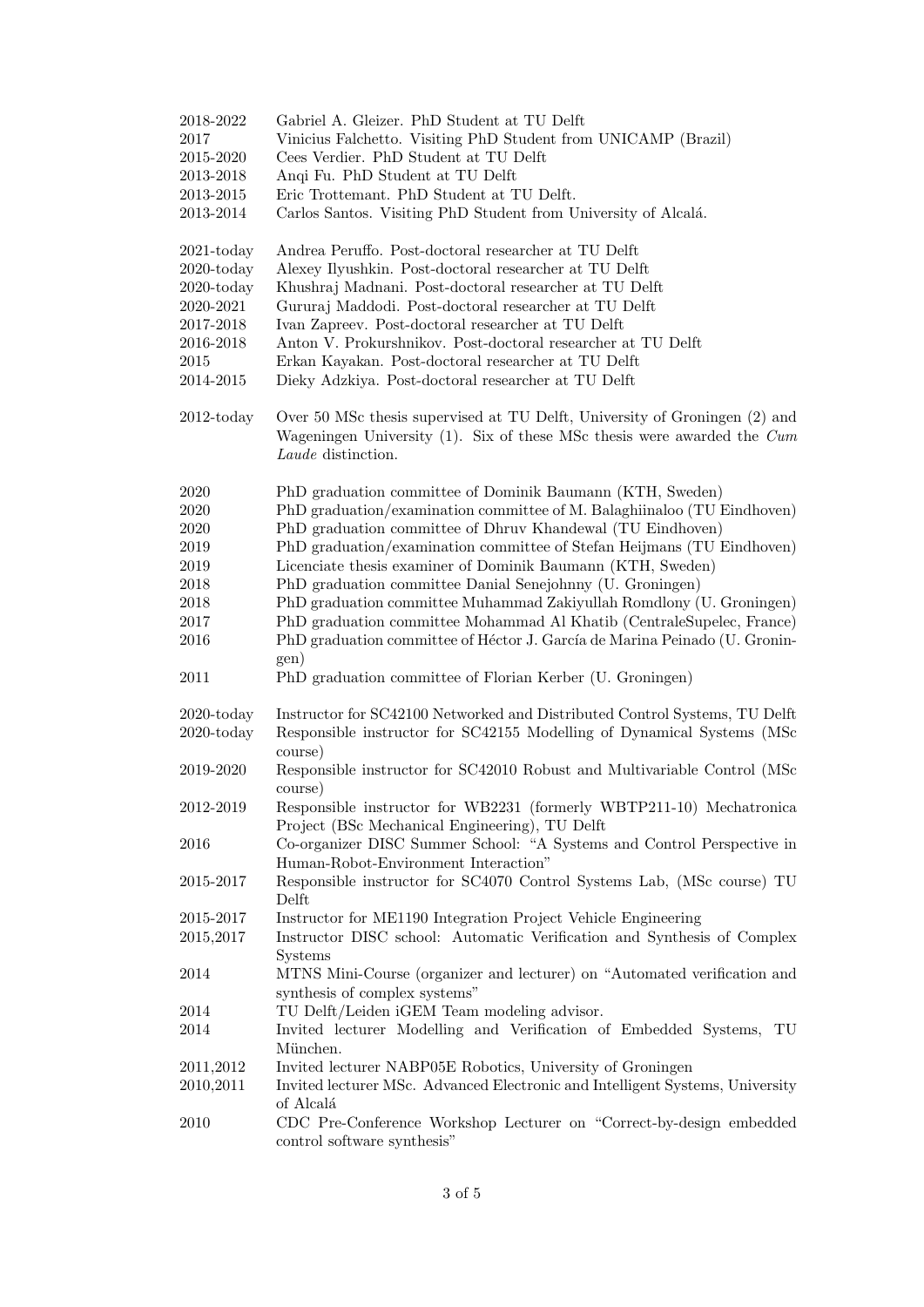| 2005      | Teaching Assistant. ELEC3400 Digital Signal Processing, ELEC2120 Electri- |
|-----------|---------------------------------------------------------------------------|
|           | cal Machines. University of Newcastle (Australia)                         |
| 2002-2003 | Teaching Assistant. ELEC 100/1110/1120 Automatic Control. Royal Insti-    |
|           | tute of Technology (Sweden)                                               |

### Research Visits and Invited Talks

| 2022       | Seminar: "Following the mysterious trails of time" CRAN-CNRS, Nancy,<br>France                                                                                                 |
|------------|--------------------------------------------------------------------------------------------------------------------------------------------------------------------------------|
| 2021       | Keynote speaker: "TA to bridge efficiency and predictability of ETC." 7th<br>Int. Conf. EBBCSP, Krakow, Poland                                                                 |
| 2021       | Keynote: "Analysis and design of stigmergy based robotic systems." DISC<br>Summer School, Utrecht, The Netherlands                                                             |
| 2021       | Seminar: "Interdisciplinary approaches to scheduling." University of Trento,<br>Italy                                                                                          |
| 2020       | Université Catholiqué de Louvain. "The quest to schedule event-based con-<br>trollers. An approach via formal abstractions."                                                   |
| 2019       | Invited speaker 13th International ICMAT Summer School on Geometry, Me-<br>chanics and Control                                                                                 |
| $2017\,$   | Invited Lecturer. DISC Summer School "A Systems and Control Perspective<br>on Privacy, Safety and Security in large-scale Cyber-Physical Systems".                             |
| $2017\,$   | Semi-plenary lecture International Conference on Mathematics: Pure Applied<br>and Computation 2017, Surabaya, Indonesia                                                        |
| 2016       | UCLA: United States of America. CyPhyLab, invited by Prof. P. Tabuada.<br>(1 week Winter quarter)                                                                              |
| 2016       | Invited Speaker. ANR Workshop "Control subject to computational and com-<br>munication constraints" (CO4), CNRS Toulouse                                                       |
| 2016       | University of Trento, Italy: Visiting researcher at Department of Information<br>Engineering and Computer Science, invited by Prof. G.P. Picco. (1 week<br>Summer)             |
| 2016       | Imperial College London, UK: Visiting researcher at Adaptive Emergent Sys-<br>tems Engineering group (Department of Computing), invited by Prof. J.<br>McCann. (1 week Summer) |
| 2014       | TU München, Germany: Guest professor at the Hybrid Control Systems<br>Group, hosted by Prof. M. Zamani. (2 weeks Fall quarter)                                                 |
| 2012       | UCLA: United States of America: Visiting researcher at the CyPhyLab, in-<br>vited by Prof. P.Tabuada. (1 month Spring quarter)                                                 |
| 2011       | TU/Berlin, Germany: Visiting researcher at the Control Systems Department,<br>invited by Prof. J. Raisch. (1 week in Summer)                                                   |
| 2010       | KTH, Sweden: Visiting researcher at the ACCESS center, invited by Prof. K.<br>H. Johansson. (1 week in Spring quarter)                                                         |
| 2010-2012  | University of Alcala, Spain: Visiting researcher/lecturer at the Department of<br>Electronics, invited by Prof. Espinosa. (1 week each Winter quarter)                         |
| $\,2009\,$ | MIT: Visiting student at the Laboratory for Information and Decision Sys-<br>tems, under the auspices of Prof. Emilio Frazzoli. (Fall quarter)                                 |

## Academic and Institutional Service

| $2019$ -today     | Board of Studies MSc. Computer Engineering and Embedded Systems, TU<br>Delft: Lecturer member.                                                                 |
|-------------------|----------------------------------------------------------------------------------------------------------------------------------------------------------------|
| 2016-2019<br>2008 | Board of Studies BSc. Mechanical Engineering, TU Delft: Lecturer member.<br>UCLA Electrical Engineering graduate admissions committee: Signals and<br>Systems. |
| 2021<br>2021      | European Control Conference (ECC'21) Publicity Chair.<br>Associate Editor, Nonlinear Analysis: Hybrid Systems (Elsevier)                                       |